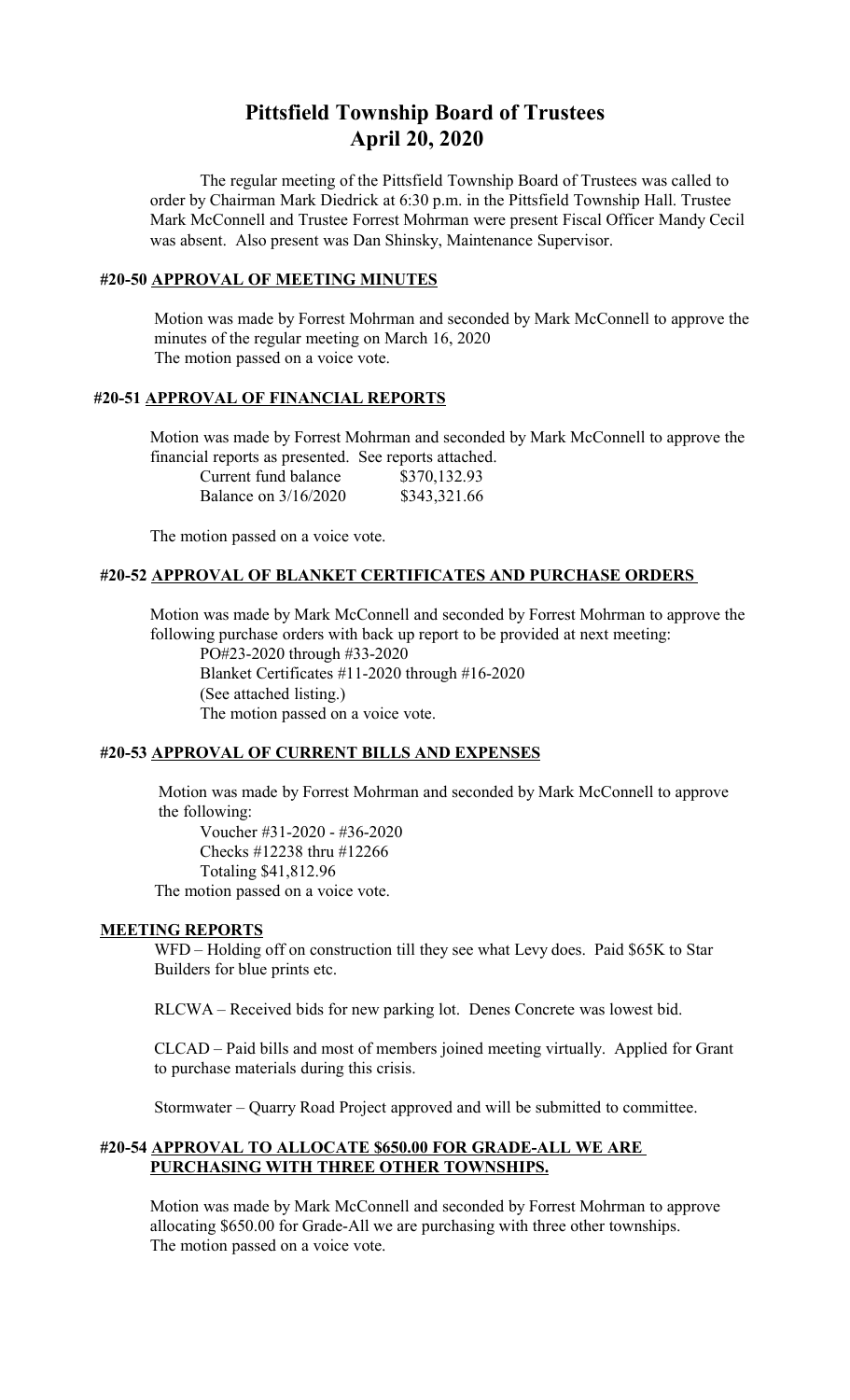## **OLD BUSINESS:**

Received three bids for mowing of Jackson Cemetery. Bartish Farms & Lawn Care \$65.00 per cut, MTC \$250.00 per cut and Walt Bredel \$59.00 per cut.

## **#20-55 MOTION TO AWARD CONTRACT TO WALT BREDEL FOR THE MOWING OF JACKSON CEMETERY AT \$59.00 PER CUT.**

Motion was made by Forrest Mohrman and seconded by Mark McConnell to award contract to Walt Bredel for the mowing of Jackson Cemetery at \$59.00 per cut. The motion passed on a voice vote.

Dan and Gene met with Lagrange Township in regards to records for the cemetery. Lagrange Township believes they are responsible for the original records and they should keep them and only provide us copies. Mark McConnell to check with Prosecutor and advise.

## **NEW BUSINESS:**

## **#20-56 APPROVAL TO PARTICIPATE IN THE ODOT SALT CONTRACT PROGRAM FOR THE WINTER OF 2021 AND TO REQUEST AN ORDER OF 100 TONS**

Motion was made by Mark McConnell and seconded by Forrest Mohrman to approve the participation in the ODOT salt contract program for the winter of 2021 and to request an order of 100 tons.

The motion passed on a voice vote.

Trustees would like 5 – 40 yard dumpsters ordered for our Dumpster Day scheduled for May 16, 2020 from  $8:00 - 12:00$ . Also need Dan to order metal dumpster from Reeds. If we end up running out of room in the dumpsters we can ask them to bring one more empty dumpster the following week to put the extra items.

Received a letter from Gerald Phillips in regards to the new Building Department created by the County Commissioners which he is against and wants Township support. Our Township did a resolution and sent to the Commissioners stating we are against. We can pass this onto Gerald if he needs.

Townhall parking lot put on hold till next year and will review at later date.

## **ZONING BUSINESS**

Nothing to report

## **ROAD AND MAINTENANCE**

Guardrail on Pitts Road was damaged, and Dan checking with Engineer's office but this should be the County's responsibility. Dan recommends resurfacing Pitts Road from 303 to Whitney. 1 inch overlay Asphalt. Estimates will cost between \$64-68K. Will need to bid this out. Other recommendation is to repair Hawley Road – Webster to Whitney, received quote from Precision Paving for \$22,940.00

## **#20-57 MOTION TO PROCEED WITH BIDDING OUT PITTS ROAD RESURFACING PROJECT.**

Motion was made by Mark McConnell and seconded by Forrest Mohrman to proceed with bidding out Pitts Road Resurfacing Project. The motion passed on a voice vote.

## **#20-58 MOTION TO PROCEED WITH PRECISION PAVING IN THE AMOUNT OF \$23,000.00 FOR THE HAWLEY RD. ROAD REPAIR FROM WEBSTER ROAD TO WHITNEY ROAD.**

Motion was made by Forrest Mohrman and seconded by Mark McConnell to proceed with Precision Paving in the amount of \$23,000.00 for the Hawley Rd. road repair from Webster Road to Whitney Road.

The motion passed on a voice vote.